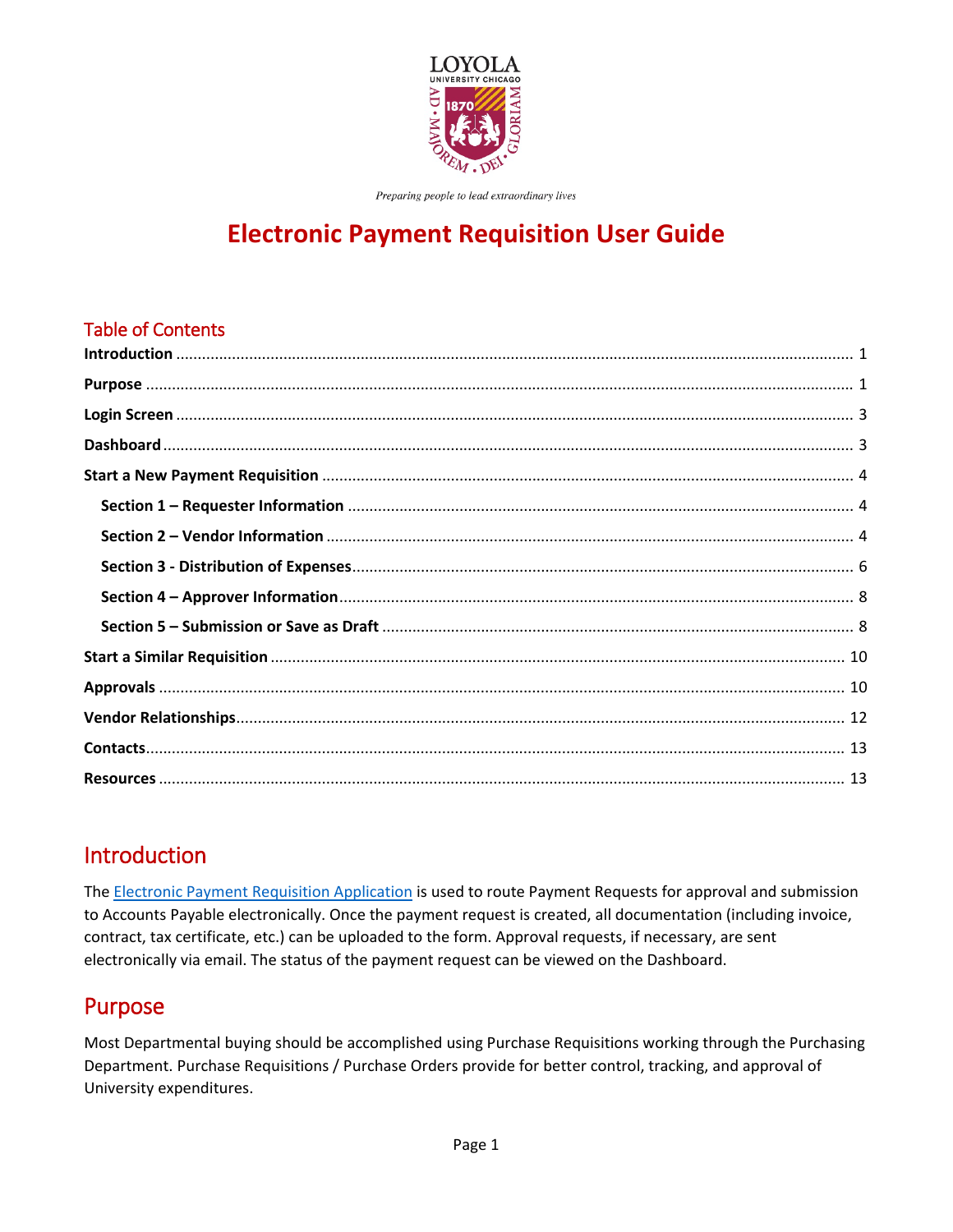In some instances, the use of Payment Requisitions, processed by Accounts Payable for products and services, will be allowed. The following authorized uses of a Payment Request are representative, but not necessarily allinclusive of the types of items that can be submitted. Please contact the Accounts Payable or Purchasing Departments for clarification or questions.

- Conference or Seminar Registration Fees
- Instructional Materials
- Membership Dues or Fees
- Periodicals and Subscriptions
- U.S Postal Service Payments i.e. Postage Meter Replenishment, permits, and other postal related charges.
- Insurance Premiums
- Federal and State Taxes ( excluding state sales tax )
- Utility Bills
- Advertisements
- Contracted Services
- Royalty Fees
- Transportation Expenses ( Athletic Events and outings )
- Professional services or services that are required to be under a contractual agreement.
- Awards, Honorariums, and Stipends

While not all-inclusive, the following examples illustrate the types of goods and services that should not be purchased using a Payment Requisition:

- Office Supplies
- Computer Software or Software Licenses
- Equipment and appliances of any type, including computers, facsimile machines, copiers, refrigerators, microwave ovens, air conditioners, or photographic equipment.
- Mail Services such as those performed by mailing houses to process bulk, permit, or business reply mail. Services include printing, design work, and paper stock.
- Printing or any printing related service, including graphic design, copying or duplicating
- Furniture of any type

Payment requisitions supporting an unauthorized use will be returned to the requester. He or she will be directed to process the request using the approved Purchase Requisition working through the Purchasing Department.

### **Notes:**

- It is not permissible to pay for the above items out of pocket and request a reimbursement from the University at a later date.
- The Payment Requisition should not be used to request payment for an employees out of pocket reimbursement(s). Only the approved [Employee Expense Reimbursement form](https://www.luc.edu/media/lucedu/secure/finance/expreimb.pdf) should be used for any expense reimbursement relating to any travel, business, and entertainment.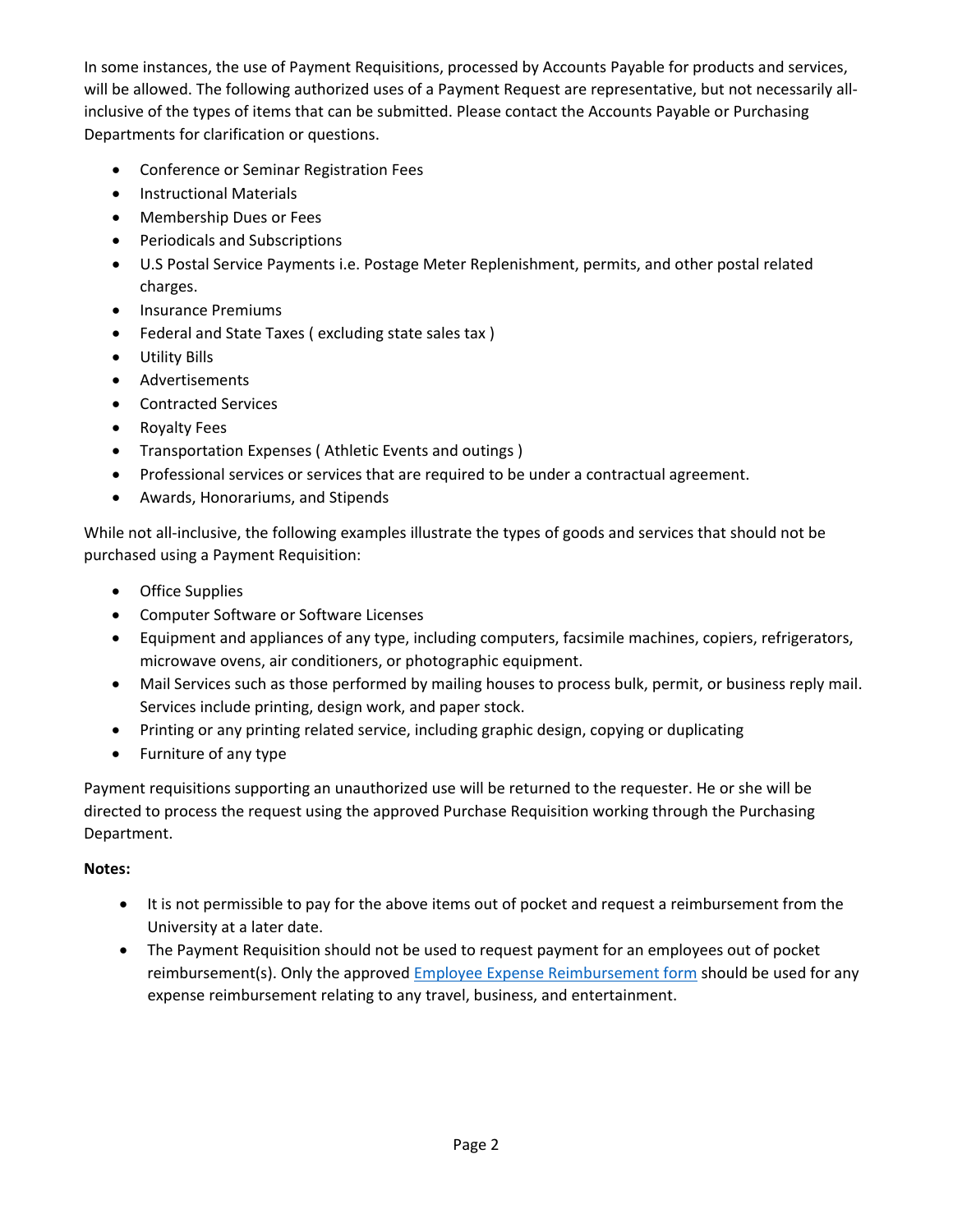## <span id="page-2-0"></span>Login Screen

Navigate to the Electronic Payment Requisition Application at [https://forms.luc.edu/checkreq/.](https://forms.luc.edu/checkreq/)

Enter your **UVID** and **Password** and click Login



#### **Payment Requisition**

Welcome to the Electronic Payment Request Form!

| <b>UVID</b> |       |  |
|-------------|-------|--|
|             |       |  |
| Password    |       |  |
|             |       |  |
|             |       |  |
|             | Login |  |
|             |       |  |

| Please use this application to create a Payment Request form to be routed for approval and  |
|---------------------------------------------------------------------------------------------|
| submitted to Accounts Payable Electronically. Once the payment request is created, all      |
| documentation (including invoice, contract, tax certificate, etc.) can be uploaded to the   |
| form. Approval requests, if necessary, are sent electronically via email. The status of the |
| payment request can be viewed on the Homepage/Dashboard.                                    |

Please contact Accounts-Payables@luc.edu for assistance.



## <span id="page-2-1"></span>**Dashboard**

LOGIN

From the dashboard screen you can:

- Start a new requisition
- Resume a requisition draft
- Start a similar requisition for a vendor or expense distribution lines as a previous submission
- View the status of existing requisitions

- Use the search box to find existing requisitions
- Export a list of requisitions by clicking the "Download as Excel" button

| <b>LOVOL A</b> | <b>PAYMENT REQUISITION</b>                              |
|----------------|---------------------------------------------------------|
|                | <b>E</b> Download as Excel<br>C New Payment Requisition |
| Search:        |                                                         |

Sort the existing requisitions by clicking any of the titles

| Requesting<br><b>Department</b>       | <b>Vendor</b><br><b>Number</b> | <b>Vendor Name</b>                                  | îI. | <b>Invoice</b><br><b>Number</b>        | <b>Invoice</b><br><b>Date</b> | <b>Submitted</b><br>date                 |  |
|---------------------------------------|--------------------------------|-----------------------------------------------------|-----|----------------------------------------|-------------------------------|------------------------------------------|--|
| <b>Total Invoice</b><br><b>Amount</b> | <b>Status</b>                  | Requestor<br>$^{\uparrow\downarrow}$<br><b>Name</b> |     | <b>Primary Approver</b><br><b>Name</b> |                               | <b>Secondary Approver</b><br><b>Name</b> |  |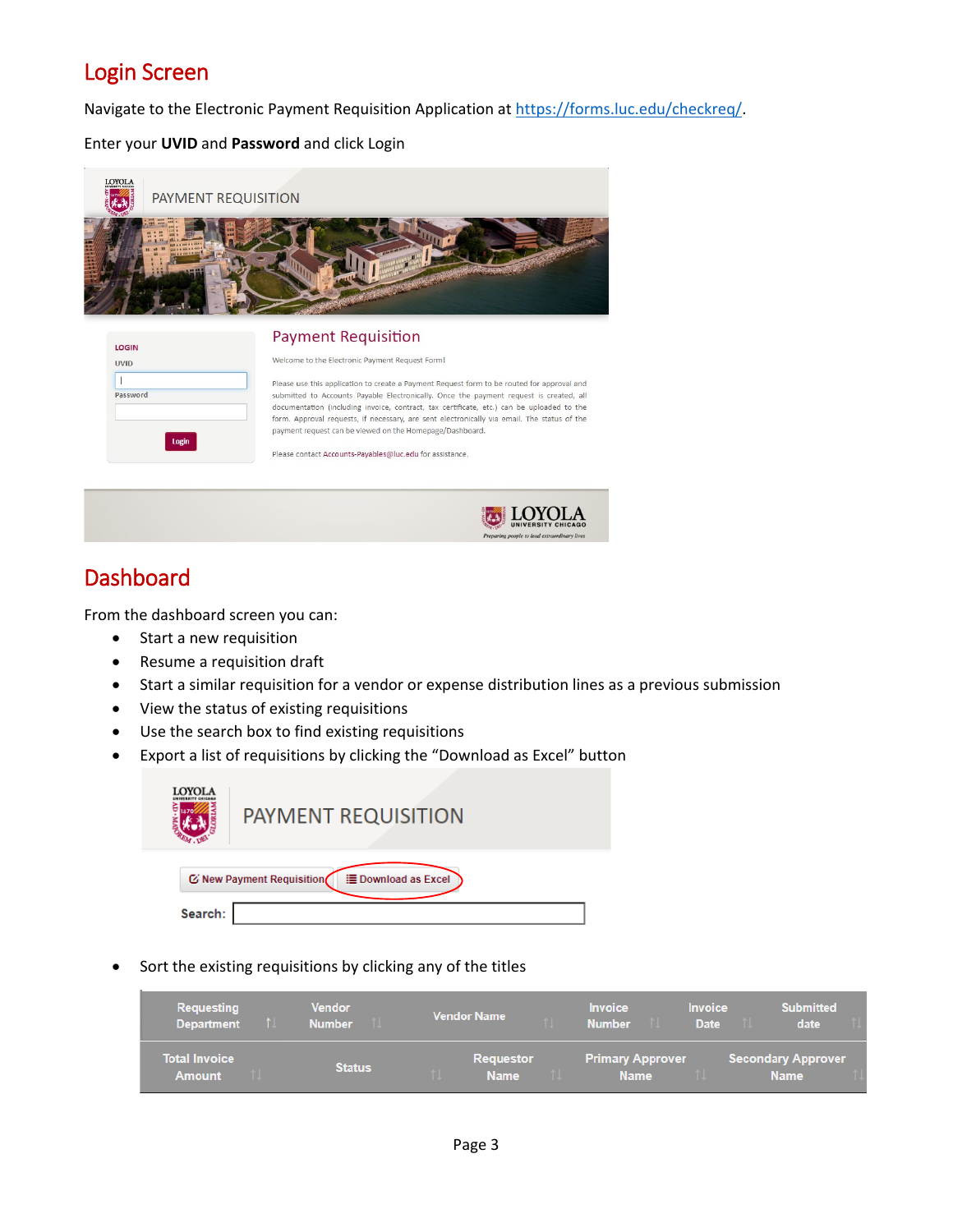### <span id="page-3-0"></span>Start a New Payment Requisition

Click on the New Payment Requisition button to complete the four required sections and attach documentation.

| LOVOL A | <b>PAYMENT REQUISITION</b>                                     |
|---------|----------------------------------------------------------------|
| Search: | <b>☑ New Payment Requisition</b><br><b>E</b> Download as Excel |

### <span id="page-3-1"></span>Section 1 – Requester Information

- 1. Requester's **UVID** and **Name** will default
- 2. Enter the **Requesting Department's description** (i.e. Human Resources)
- 3. Enter the **Requester's Phone Number**

| <b>Requester Information</b> |         |            |                         |
|------------------------------|---------|------------|-------------------------|
| *Requester UVID              | tsnowbe | *Requester | <b>Tracy Snowberger</b> |
| *Requesting Department       |         |            |                         |
| *Requester's Phone           | $+1$    |            | <b>Submitted Date</b>   |

### <span id="page-3-2"></span>Section 2 – Vendor Information

1. Begin by typing in a **Vendor Name** or **Vendor Number**. The system will automatically filter the names based on what you type. Choose the correct vendor from the drop down list.

| <b>Vendor Information</b> |                |  |
|---------------------------|----------------|--|
| *Vendor Name              | *Vendor Number |  |

Notes:

- New vendors must be setup by Accounts Payable prior to creating the payment request. A request to complete an Electronic W9/W8 form should be sent to all new or inactive vendors via the web portal forms.LUC.edu/w9/. An email will be sent to the vendor to complete the information securely online. The LUC contact will receive a notification when the vendor completes the form.
- A payment requisition may be submitted for an *Inactive* Vendor, however the payment will not be made until a current W9/W8 form is on file with Accounts Payable. You will be reminded to send the vendor a request to submit the form electronically.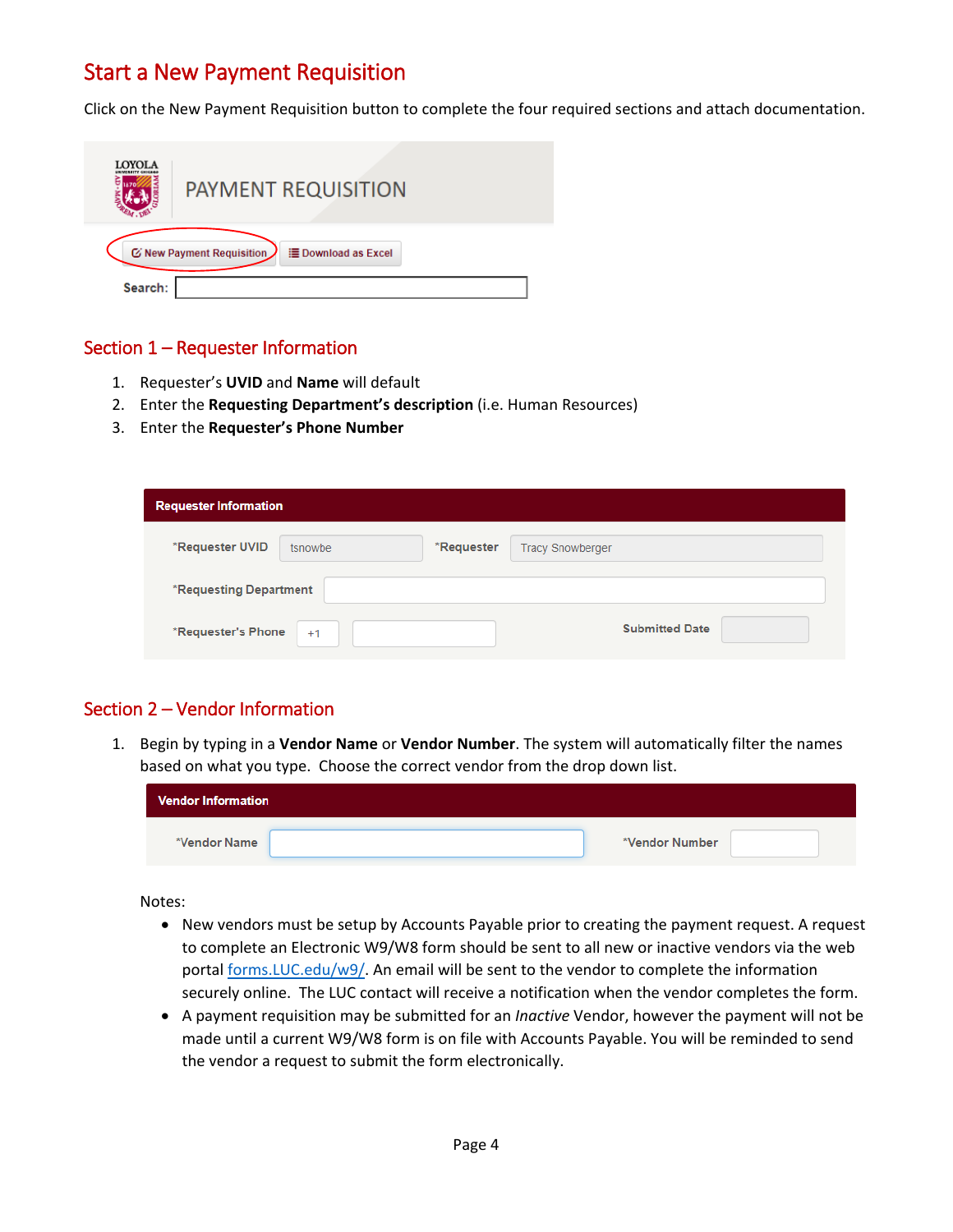| <b>Electronic W-9/W-8 Invitation Reminder</b>                                                          |
|--------------------------------------------------------------------------------------------------------|
| This vendor may be required to submit a W9 or W8 form.<br>Invite them using our Electronic W9/W8 form. |
| • First, login into the W9 form using your UVID.<br>• Second, enter the vendor's email address.        |
| Please allow AP 24 hours for setup once vendor submits completed form.                                 |
| Ok                                                                                                     |

2. Select a **Remit to Address** if necessary. If the vendor only has one address, it will autofill in to the address fields below. If the vendor has multiple Remit to addresses, select the appropriate one from the drop down menu that appears. The selection will autofill into the address fields.

| Please choose an address from below                                                      |  |
|------------------------------------------------------------------------------------------|--|
| Location Code: ACCT; Address: ACCT# 765763-001 13551 COLLECTIONS CTR DR CHICAGO IL 60693 |  |
|                                                                                          |  |

- 3. Select a **Country** if one does not default.
- 4. For **Foreign vendors**, provide information about the country/countries in which the service performed or the product was used.

| Select One            |  |
|-----------------------|--|
| Select One            |  |
| Employee              |  |
| Student               |  |
| LUMCP                 |  |
| Consultant/Contractor |  |
| Company               |  |
| Other                 |  |

See [page 12](#page-11-0) for more details about these options.

6. The **Vendor Payment Method** will default from the vendor information on file. If a change in payment method is necessary, justification of the change is required.

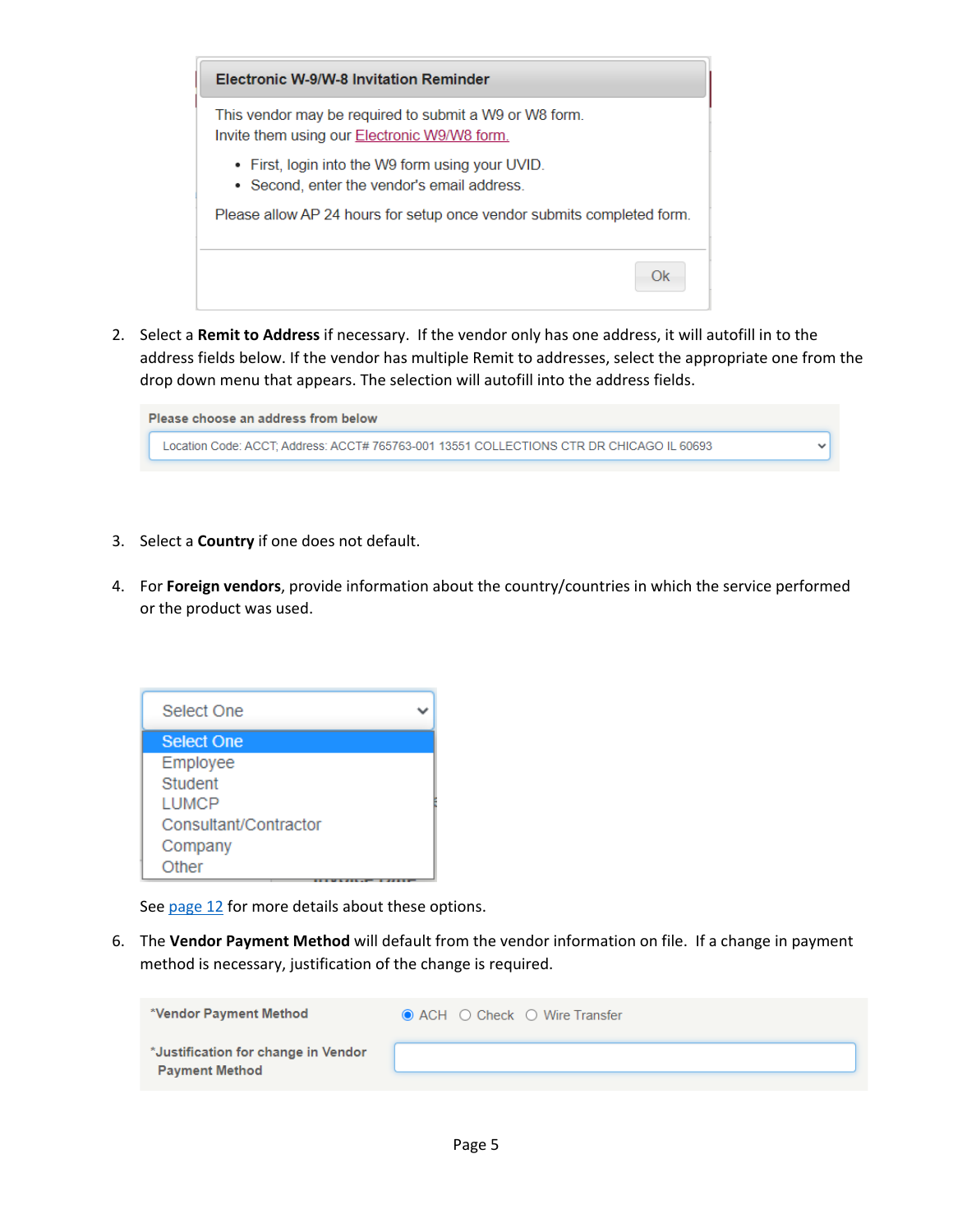If the payment method is changed to ACH or Wire Transfer, please provide all necessary banking information through the [W8/W9 Electronic Request form.](https://forms.luc.edu/w9/) In addition, Wire Transfer requests must follow the **EFT Policies [and Procedures](https://www.luc.edu/finance/eftpolicy/index.shtml)** as defined by the Treasurer's Office.

#### 7. Enter the **Invoice Number**, **Invoice Date**, and **Total Invoice Amount**

**Note:** An Invoice Number may only be used once per vendor. An error will appear if the invoice number already exists for the vendor.

| <b>Invoice Number</b> | 11475847                              |
|-----------------------|---------------------------------------|
|                       | This invoice number already<br>exists |

- If your request does not have a specific invoice number, you may leave the field blank.
- If your invoice number already exists:
	- $\circ$  Confirm that the payment request hasn't already been submitted on the application Dashboard.
	- o Run an Accounts Payable Invoice Detail report in the WebFocus BI Portal for the Vendor and Invoice #. The report can be found in Financial Reports > Detail Reports.
	- $\circ$  Leave the field blank and the number will be assigned by Accounts Payable during review.
- 8. Enter the **First date of service or delivery date** when applicable

| <b>Requested Due Date</b>            | 06/17/2021 | Please enter the justification for the updated due date. |
|--------------------------------------|------------|----------------------------------------------------------|
| (Please allow AP 10 business days to |            |                                                          |
| process all payment requests.)       |            |                                                          |

- 10. **Payable to, email, and address** will automatically populate based on the remit to address selected above. This information can be updated if necessary, however, the payment request will be routed for additional AP review.
- 11. Provide **Purchase Order Number** when applicable.

### <span id="page-5-0"></span>Section 3 - Distribution of Expenses

1. Enter your **Accounting Unit** OR **Activity** and **Account Code** OR **Account Category** along with the **Amount** for each distribution line. When entering data, select the correct codes from the drop down list.

Note: for Activities, you will no longer be required to provide the additional AU/Account. Please enter the Activity and Account Category.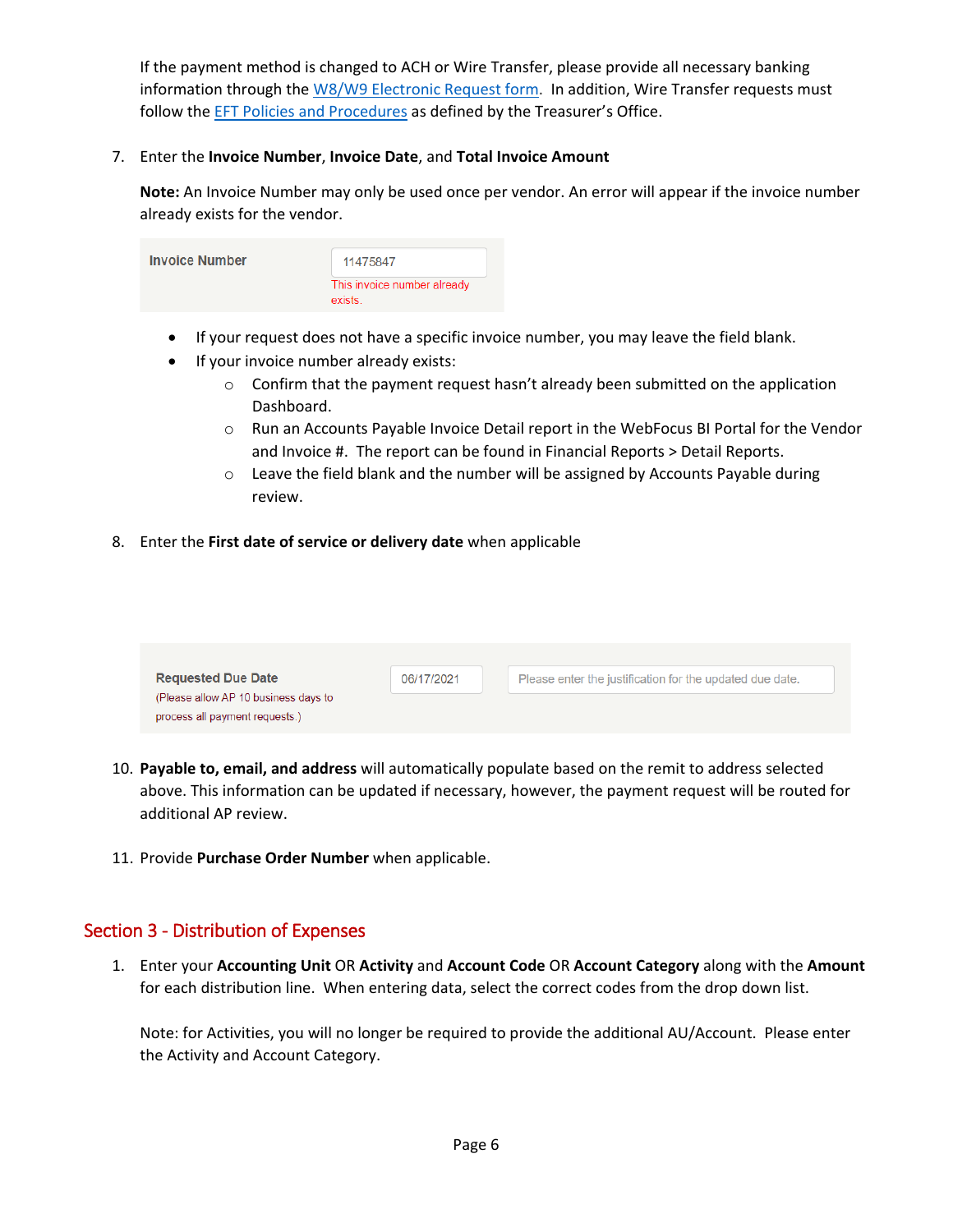2. To add multiple distribution lines, click the button to "**Add more distribution lines**".

| <b>Distribution of Expenses</b> |                                          |         |
|---------------------------------|------------------------------------------|---------|
| *Accounting Unit or Activity    | *Account/Account Category                | *Amount |
|                                 |                                          | 侖       |
| Add more distribution lines     | <b>Total Distribution Amount: \$0.00</b> |         |

- 3. The **Total Distribution Amount** should match the Total Invoice Amount provided with the invoice details. If the totals do not match you will be notified upon submission.
- 4. **Attach Required Documentation** by clicking the button and browsing for files.You can include multiple files as supporting documentation, one at a time, in any of these formats: pdf, .jpg, or .png. If possible, combine documentation into a single PDF.

Please note: You cannot submit a fillable PDF form or a Portfolio PDF. Fillable and Portfolio PDFs can be printed to PDF to remove the fillable and portfolio features.

| <sup>2</sup> *List of Required Documentation Pending Upload |                    |  |
|-------------------------------------------------------------|--------------------|--|
| Choose file                                                 | <b>Browse</b><br>而 |  |
| *Attach Required Documentation                              |                    |  |

5. Add **Special Delivery Instructions** when needed. If choosing "Other" please provide additional information in the Comments/Remarks field below.

#### **Special Delivery Instructions**

| Select One                   |
|------------------------------|
| Select One                   |
| Interoffice Mail             |
| Pick-up in AP Office         |
| <b>Enclosures</b>            |
| Prepaid                      |
| Other (describe in comments) |

6. Add **Comments/Remarks** including the invoices being paid, nature of business or business purpose of the request and any special handling instructions.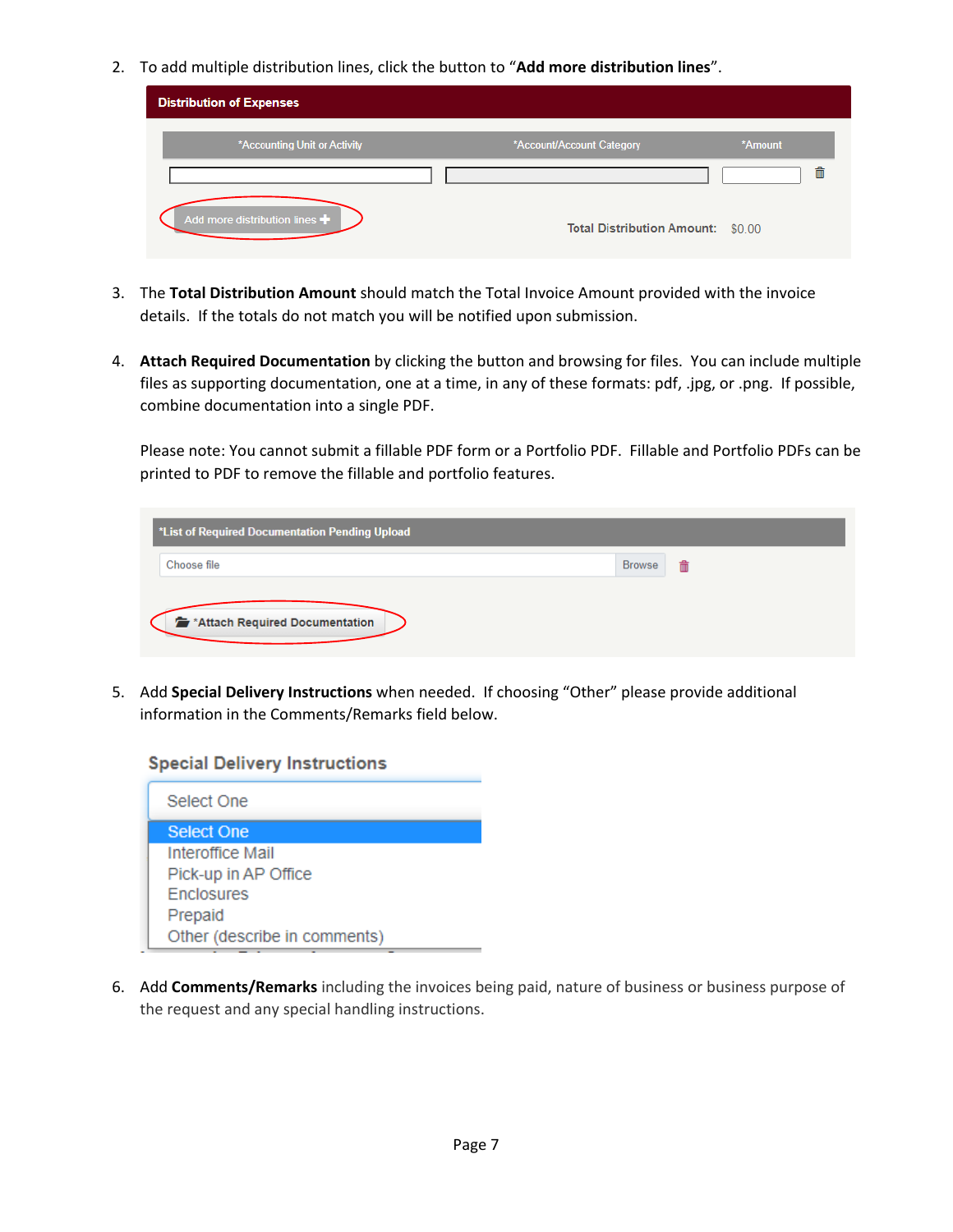| *Are you the Primary Approver?<br>$\bullet$ Yes<br>$\circ$ No |
|---------------------------------------------------------------|
|---------------------------------------------------------------|

### <span id="page-7-0"></span>Section 4 – Approver Information

All authorized approvers must complete [a Signature Authorization Form](https://www.luc.edu/media/lucedu/finance/pdfs/signature_card.pdf) that will be kept on file in the Accounts Payable Department. All requests should include an authorized budget administrator or designated approver(s). In the event the request exceeds \$5,000, a second approval is required. Any individual approving a request must also provide their telephone extension in the event clarification is needed from the Accounts Payable Office.

- 1. If you are the Primary Approver, your UVID and name will default. If you are not the Primary approver, type in the Approver's UVID.
- 2. If a secondary approval is needed, type in the Approver's UVID.

| <b>Approver Information</b>    |                                |                      |  |  |  |  |  |  |  |  |
|--------------------------------|--------------------------------|----------------------|--|--|--|--|--|--|--|--|
| *Primary Approver UVID         | <b>Primary Approver Name</b>   | <b>Decision Date</b> |  |  |  |  |  |  |  |  |
| <b>Secondary Approver UVID</b> | <b>Secondary Approver Name</b> | <b>Date</b>          |  |  |  |  |  |  |  |  |

Note: If your request is in excess of \$5,000, a Secondary Approver will automatically be required.

| *Secondary Approver UVID      | <b>Secondary Approver Name</b> |
|-------------------------------|--------------------------------|
|                               |                                |
| Please enter an Approver UVID |                                |

3. Upon submission, the approvers will receive an email fro[m Payables@luc.edu](mailto:Payables@luc.edu) notifying them that a check requisition requires their approval.

### <span id="page-7-1"></span>Section 5 – Submission or Save as Draft

1. If you want to save your form as a draft you can choose to **"Save w/o Submitting"** at the bottom of the form**.** The system will save your draft on the Dashboard.

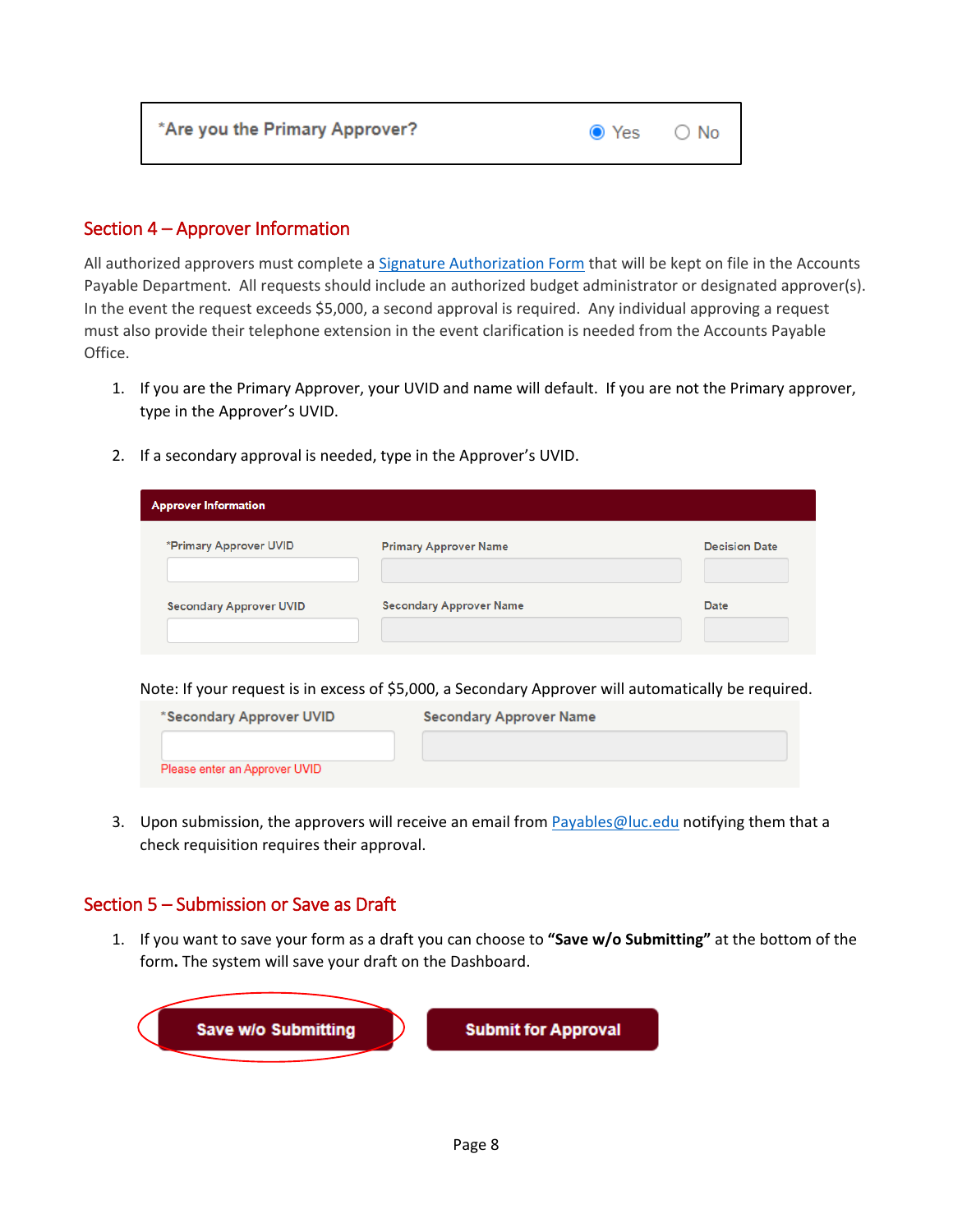On the Dashboard, you can access the form by clicking on the draft line and then you can continuing working on your application.

| $\mathbf{0}$ . The state $\mathbf{0}$<br><b>Invoice</b><br><b>Number</b> | nu. | <b>Invoice</b><br>Date A | - fl | <b>Submitted</b><br>date | -nu | <b>Total Invoice</b><br><b>Amount</b> |       | <b>Status</b> |  |
|--------------------------------------------------------------------------|-----|--------------------------|------|--------------------------|-----|---------------------------------------|-------|---------------|--|
|                                                                          |     |                          |      | 04/01/2021               |     |                                       | Draft |               |  |

2. If you are done, you can click on **Submit and Approver as Requester**, to route the form to Accounts Payable, or **Submit for Approval** to route the form for primary approval. You can view the status of the request on the Dashboard.

| <b>Invoice</b><br><b>Number</b> | n Li | <b>Invoice</b><br><b>Date</b> | $\mathbf{1}$ | <b>Submitted</b><br>date | $\mathbf{1}$ | <b>Total Invoice</b><br><b>Amount</b> | <b>Status</b>                             |
|---------------------------------|------|-------------------------------|--------------|--------------------------|--------------|---------------------------------------|-------------------------------------------|
| 06022021                        |      | 05/10/2021                    |              | 06/02/2021               |              | \$100.00                              | <b>Submitted for Primary</b><br>Approval  |
| 555555                          |      | 05/29/2021                    |              | 05/28/2021               |              | \$5,000.00                            | Received By AP - In Vendor<br>Maintenance |

3. You may **Reassign** an existing requisition to a new Approver, if necessary. Open the request by clicking the line on the Dashboard and click the **Reassign** button in the Approver Information section.

| <b>Approver Information</b> |                   |                 |  |  |  |  |  |  |  |
|-----------------------------|-------------------|-----------------|--|--|--|--|--|--|--|
| *Primary Approver UVID      | *Primary Approver |                 |  |  |  |  |  |  |  |
| rgomez1                     | Rebecca Gomez     | <b>Reassign</b> |  |  |  |  |  |  |  |
|                             |                   |                 |  |  |  |  |  |  |  |

4. Type in a new UVID and click "Reassign". The new approver will receive an email from [Payables@luc.edu](mailto:Payables@luc.edu) notifying them that a check requisition requires their approval.

| <b>Re-assign Approver</b> |
|---------------------------|
| New Approver UVID         |
| Reassign<br>Close         |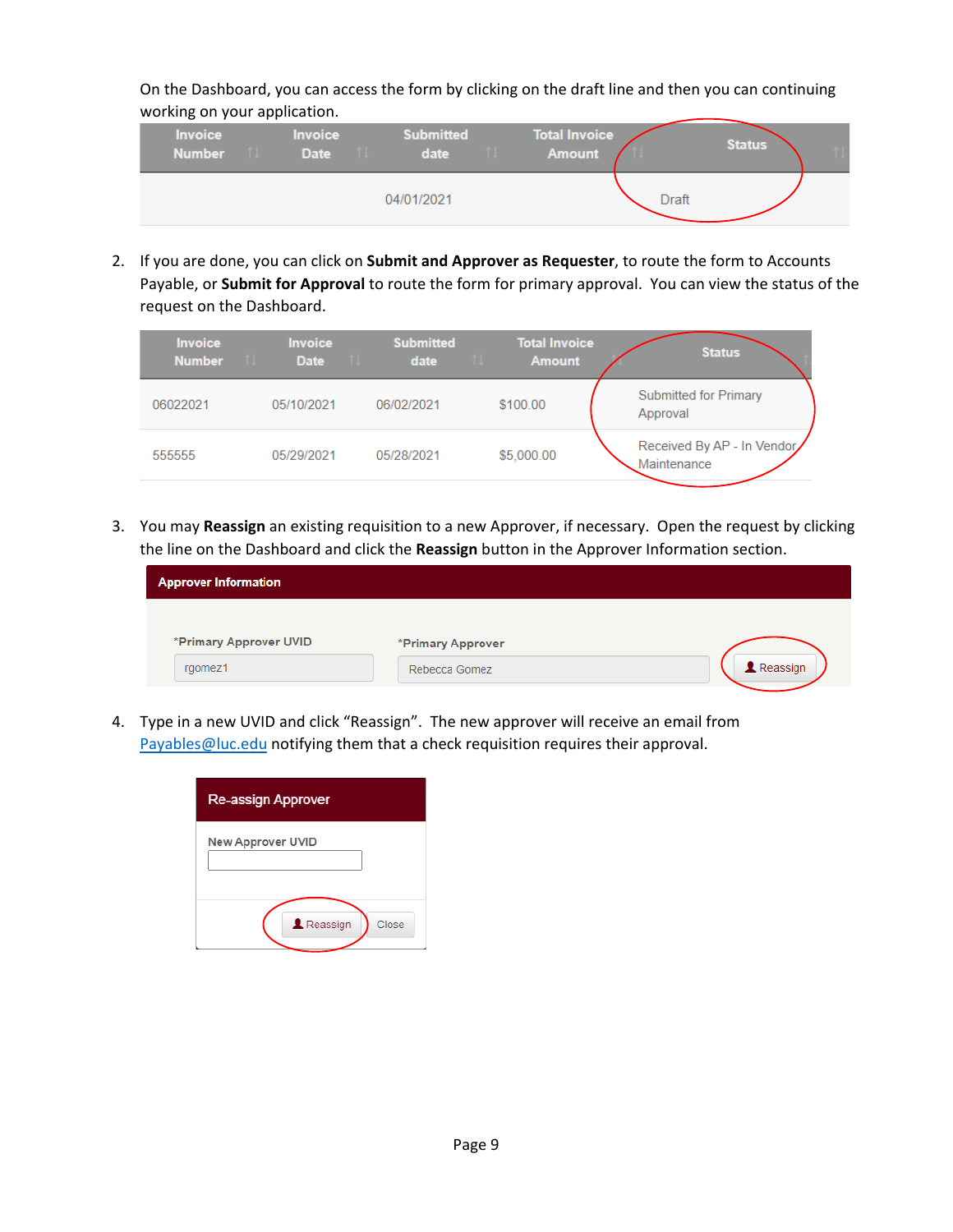### <span id="page-9-0"></span>Start a Similar Requisition

If you are creating a new payment for the same vendor or the same distributions, you can copy from a previous submission.

Click on the previous submission from the Dashboard and choose one of two options at the top of the form:

1. **Start a similar form** – creates a new form with the same requester, vendor, and invoice information.



2. **Start a form with same distributions** – creates a new form with the same requester and distribution of expense lines.



### <span id="page-9-1"></span>Approvals

When a check requisition has been routed to you for Primary or Secondary approval, you will receive an email notification from [Payables@luc.edu.](mailto:Payables@luc.edu)

1. Click the link provided in the email to open the Payment Requisition application login screen. Enter your UVID and password and click Login.

| <b>Vendor Name</b><br><b>Status</b><br><b>TIL</b><br><b>Department</b><br><b>Number</b><br><b>Number</b><br>Date<br>date<br>Amount | <b>Financial Systems</b> | 6066990       | <b>CERIDIAN HCM INC</b> | 642315768      | 06/02/2021 | 06/04/2021       | \$686.50             | <b>Submitted for Primary</b><br>Approval |  |
|------------------------------------------------------------------------------------------------------------------------------------|--------------------------|---------------|-------------------------|----------------|------------|------------------|----------------------|------------------------------------------|--|
|                                                                                                                                    | Requesting               | <b>Vendor</b> |                         | <b>Invoice</b> | Invoice    | <b>Submitted</b> | <b>Total Invoice</b> |                                          |  |

3. You may download any documentation by clicking the Download button under the "Required Documentation" section.



4. Once you have reviewed the request, you can: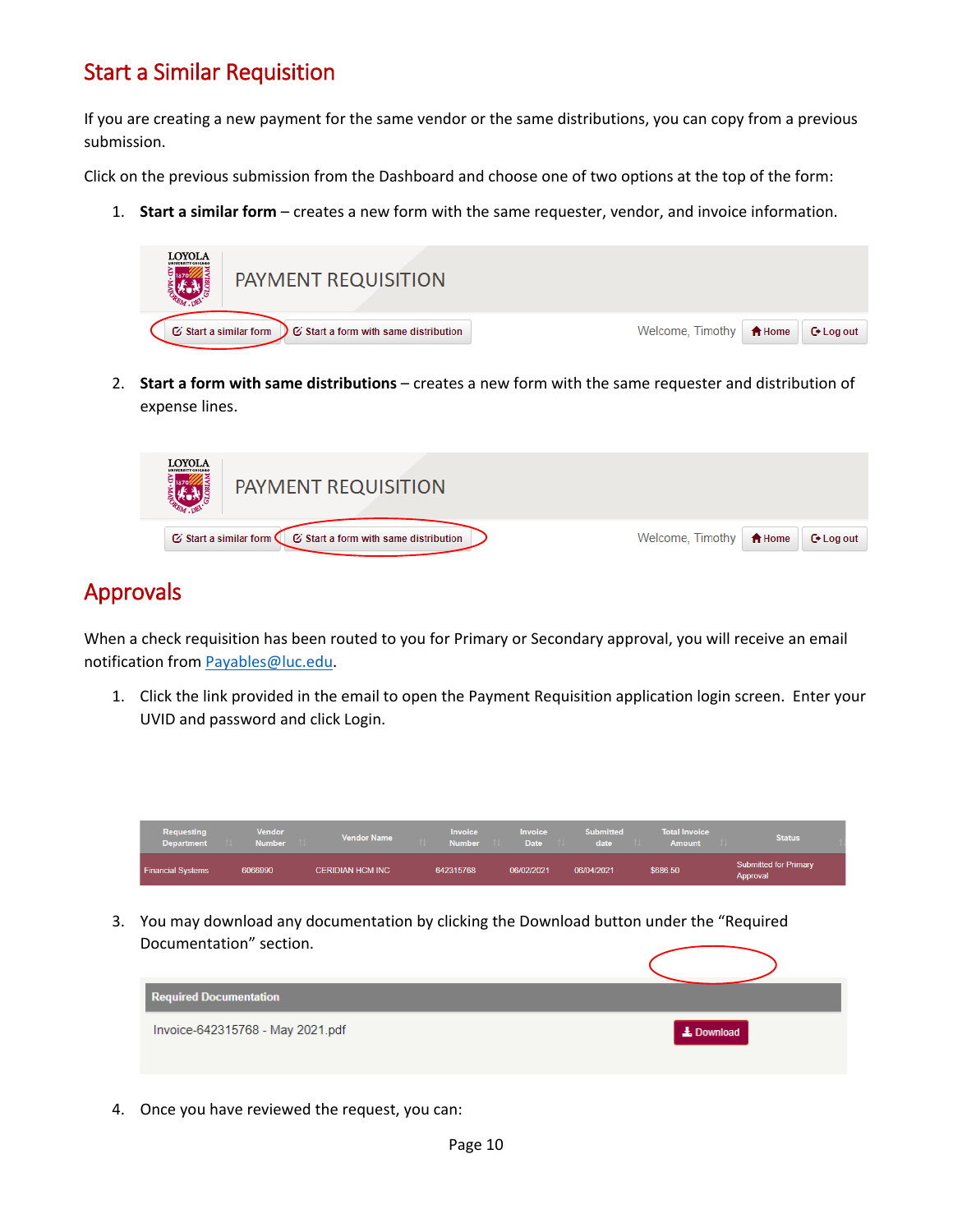- a. **Approve** the requisition to route it to the Secondary Approver or Accounts Payable
- b. **Reject** the requisition If your request has been rejected in the system, it has to be resubmitted. Unfortunately, the users and Accounts Payable staff cannot amend the request, add attachments, revise coding, change approvers, etc.
- c. **Add a Secondary Approver** by typing the UVID in the box provided.
- d. **Reassign** the requisition to a new approver

| <b>Approver Information</b>                                                   |                                              |                      |
|-------------------------------------------------------------------------------|----------------------------------------------|----------------------|
| *Primary Approver UVID<br>tsnowbe<br><b>Primary Approver Comments/Remarks</b> | *Primary Approver<br><b>Tracy Snowberger</b> | <b>Reassign</b>      |
| <b>Secondary Approver UVID</b><br><b>Second Approver Comments/Remarks</b>     | <b>Secondary Approver</b>                    | <b>Decision Date</b> |
| <b>Reject</b>                                                                 |                                              | <b>Approve</b>       |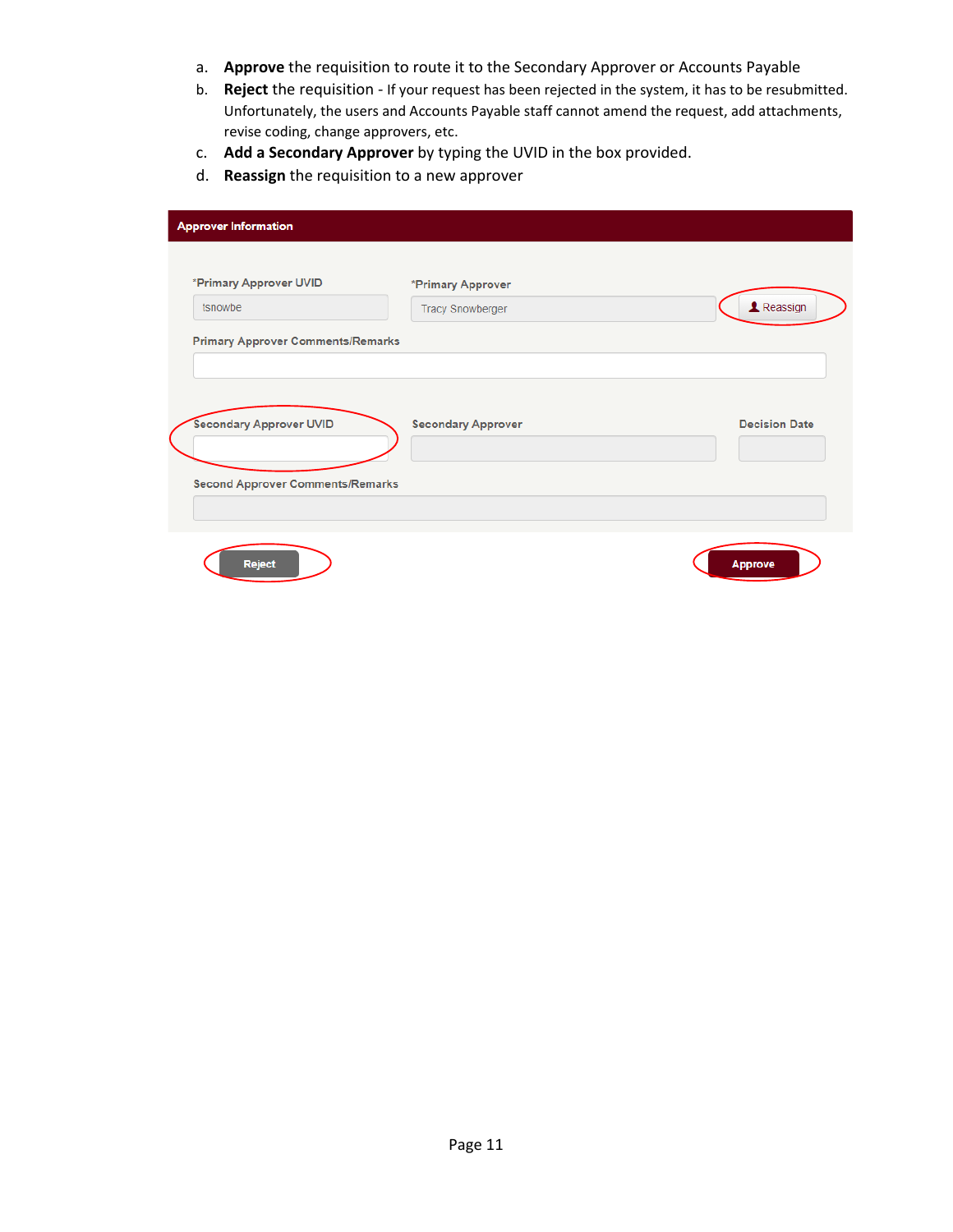### <span id="page-11-0"></span>Vendor Relationships

The vendor relationship describes who/why Loyola is making a payment to the vendor.

**EMPLOYEE**: The vendor is a Loyola University Chicago Faculty or Staff member. If the payment is for a service or award, the request should be processed on an HR Form. Employees requesting an expense reimbursement should use the [Expense Reimbursement Form.](https://www.luc.edu/media/lucedu/secure/finance/expreimb.pdf)

| Is this payment for Services, Awards or an Expense Reimbursement? Service/Awards must be processed through HR.<br>Expense Reimbursements must be completed on an Expense Reimbursement form. |           |  |
|----------------------------------------------------------------------------------------------------------------------------------------------------------------------------------------------|-----------|--|
|                                                                                                                                                                                              | Yes<br>No |  |
| Vendor Relationship with Loyola                                                                                                                                                              |           |  |
| You are not required to fill out this form. Please fill out an HR form instead.                                                                                                              |           |  |

**STUDENT:** The vendor is a Loyola University Chicago student. Payment requests for students must include the Tax Information Certificate and Award/Fellowship description in the documentation

Vendor Relationship with Loyola

Please insure the Tax Certificate and Award/Fellowship description is included in the documentation.

**LUMCP:** The vendor is a Loyola University Medical Center Faculty Physician. If the payment is for a service or award, the request should be processed on an HR Form. Employees requesting an expense reimbursement should use the [Expense Reimbursement Form.](https://www.luc.edu/media/lucedu/secure/finance/expreimb.pdf)

#### Vendor Relationship with Loyola

Is this payment for Services, Awards or an Expense Reimbursement? Service/Awards must be processed through HR. Expense Reimbursements must be completed on an Expense Reimbursement form.

 $O<sub>k</sub>$ 

Yes

**No** 

Ok

**CONSULTANT/CONTRACTOR:** The vendor is a consultant or contractor performing a service for Loyola. Verify that [Workers Classification Review Form](https://www.luc.edu/media/lucedu/finance/documents/Workers_Classification_Review_Form.docx) (WCF) and contracts are on file with HR/AP.

Vendor Relationship with Loyola

Please insure the WCF and contract are on file with HR/AP.